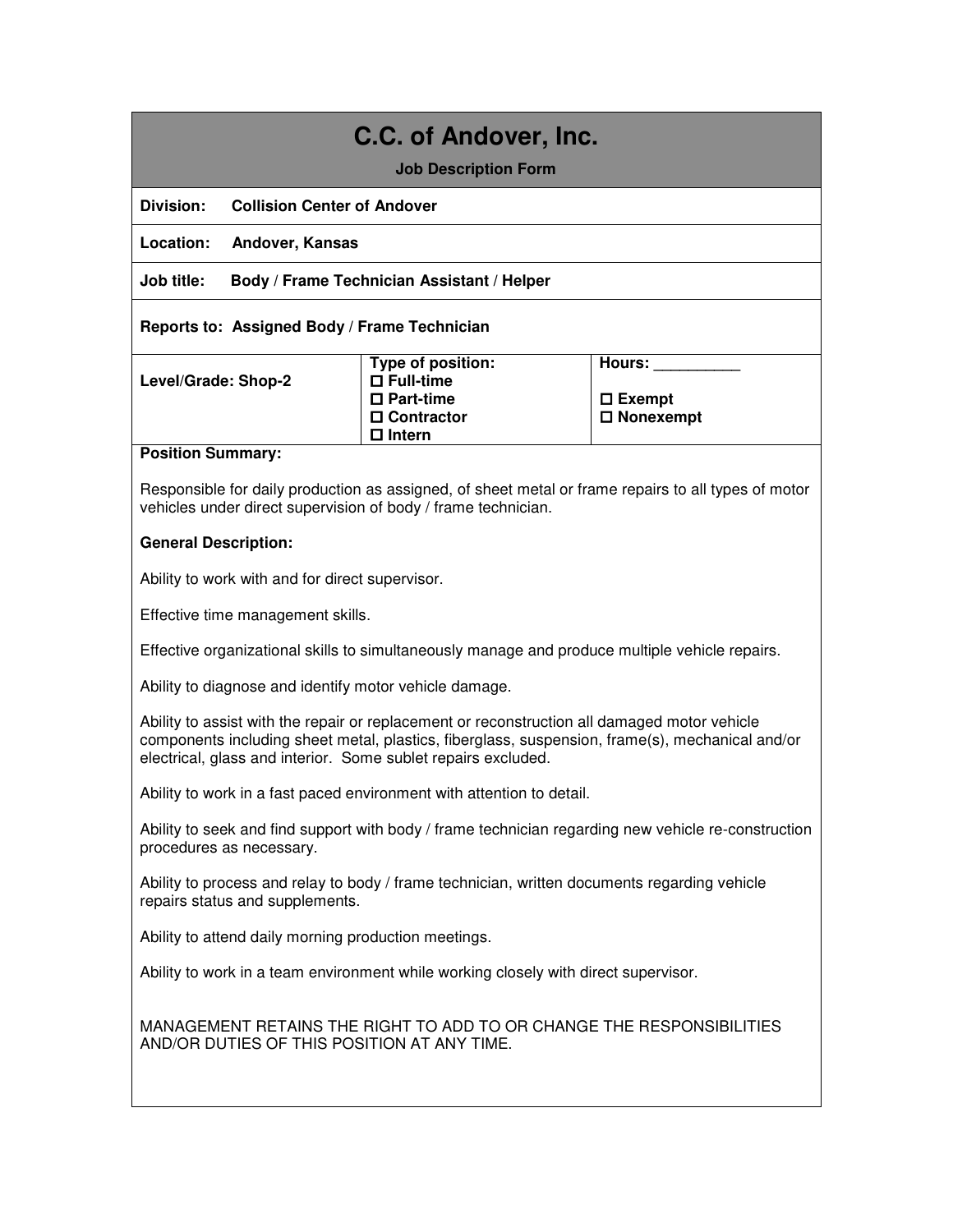# **Authorization(s) without Body / Frame Technician**

**Repair approval must be given by Body / Frame technician PRIOR to repairs starting for all vehicles assigned to team ,regardless of paperwork in vehicle or not. Applies to initial teardown, original estimate and supplemental repairs.** 

#### **Work qualifications:**

- One or more year(s) auto body experience.
- Ability to communicate effectively with direct supervisor.
- Working knowledge of repair materials for sheet metal and plastics.
- Basic interpersonal and written communication skills.
- Able to manage multiple tasks.
- Organized and ability to work with direct supervision.
- Have basic hand tools and some air tools necessary to complete work (or the ability to purchase).

#### **Language / Reading Qualifications:**

 Basic- Ability to read and comprehend simple instructions, short correspondence and memos. Ability to write simple correspondence.

#### **Mathematical Skills:**

 Basic- Ability to add, subtract, multiply and divide in all units of measure including metric, using whole numbers, common fractions and decimals.

### **Physical Demands:**

- Ability to sit or stand 2/3 or more of the workday.
- Ability to lift up to 100 pounds.
- Ability to use hands to finger, handle or feel.
- Ability to stoop, kneel, crouch or crawl.
- Ability to reach with hands or arms.
- Ability to see at close vision (clear vision at 20 inches or less).
- Ability to identify and distinguish colors.
- Ability to perceive three dimensionally, judge distance & spatial relationships.
- Ability to perceive peripherally, left to right, while eyes are fixed on a given point.
- Ability to operate a motor vehicle.
- Ability to tolerate very loud noise (air hammers, grinders, welding, sanders).
- Ability to work in hot, cold and humid environments with exposure to caustic chemicals, airborne particles and precarious places with risk of electrical shock or vibration.

#### **Performance Criteria:**

- Labor hour efficiency at 125%.
- Effective time management.
- Quality of work product.
- Repair order communication and vehicle status with supervisor
- Attendance and work ethic.

#### **Education Requirements**